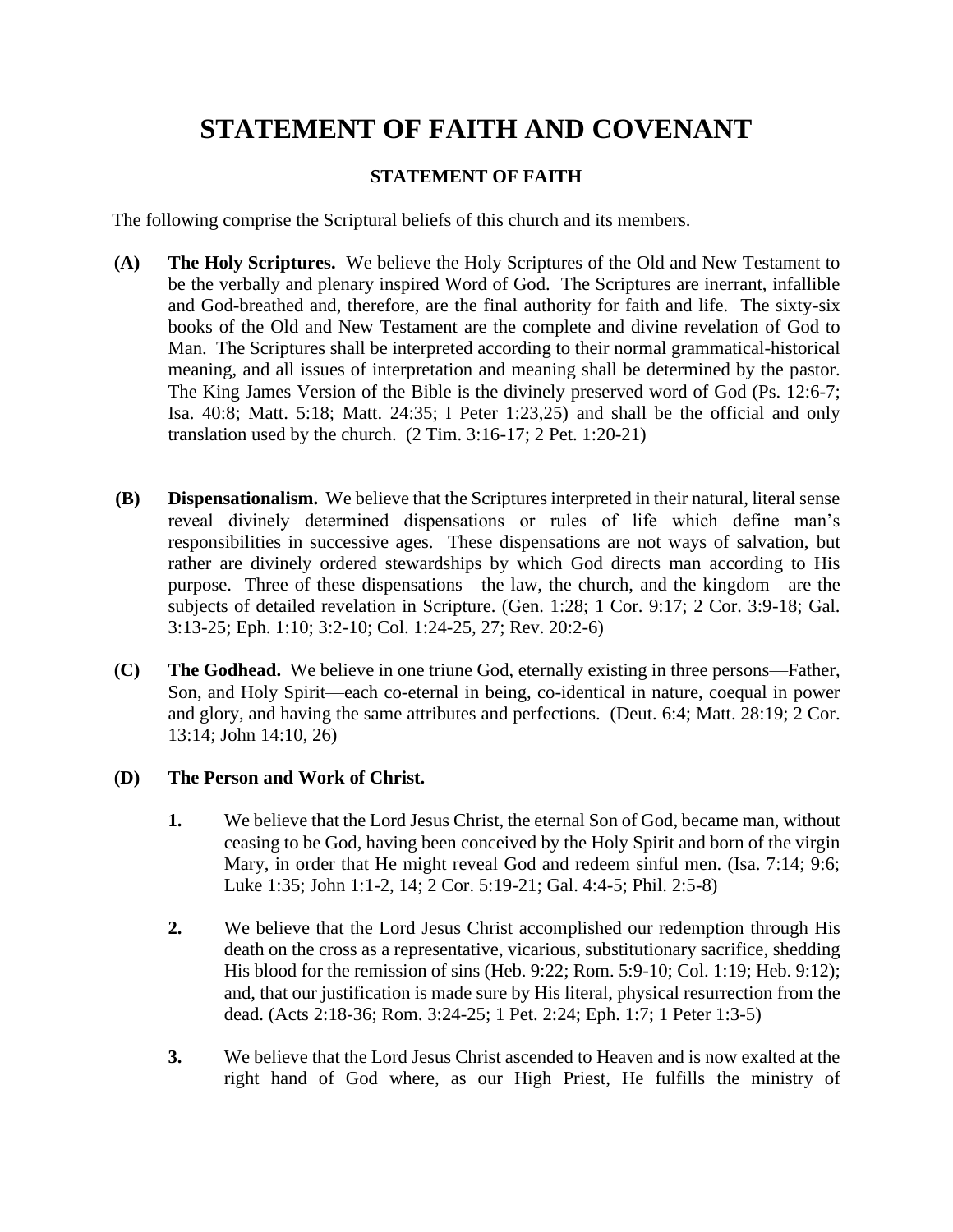Representative, Intercessor, Advocate and Mediator. (Acts 1:9-10; Heb. 9:24; 7:25; Rom. 8:34; 1 John 2:1-2; I Tim. 2:5; Heb. 8:6; Heb. 9:15)

## **(E) The Person and Work of the Holy Spirit.**

- **1.** We believe that the Holy Spirit is a person who convicts the world of sin, of righteousness, and of judgment; and, that He is the Supernatural Agent in regeneration, baptizing all believers into the body of Christ, indwelling and sealing them unto the day of redemption. (John 16:8-11; Rom. 8:9; 1 Cor. 12:12-14; 2 Cor. 3:6; Eph. 1:13-14)
- **2.** We believe that He is the divine Teacher who assists believers to understand and appropriate the Scriptures and that it is the privilege and duty of all the saved to be filled with the Spirit (Eph. 1:17-18; 5:18; 1 John 2:20, 27)
- **3.** We believe that God is sovereign in the bestowal of spiritual gifts to every believer. God uniquely uses evangelists, pastors, and teachers to equip believers in the assembly in order that they can do the work of the ministry. (Rom. 12:3-8; 1 Cor. 12:4-11, 28; Eph. 4:7-12)
- **4.** We believe that the sign gifts of the Holy Spirit, such as speaking in tongues and the gift of healing, were temporary. Speaking in tongues was never the common or necessary sign of the baptism or filling of the Holy Spirit, and that ultimate deliverance of the body from sickness or death awaits the consummation of our salvation in the resurrection, though God frequently chooses to answer the prayers of believers for physical healing. (1 Cor. 1:22; 13:8; 14:21-22)
- **(F) The Sinful Depravity of Man.** We believe that man was created in the image and likeness of God; but that in Adam's sin the human race fell, inherited a sinful nature, and became alienated from God. Man is totally depraved and, of himself, utterly unable to remedy his lost condition. (Gen. 1:26-27; Rom. 3:22-23; 5:12; 6:23; Eph. 2:1-3; 4:17-19)
- **(G) Salvation.** We believe that salvation is the gift of God brought to man by grace and received by personal faith in the Lord Jesus Christ, Whose precious blood was shed on Calvary for the forgiveness of our sins, and that biblical faith is defined as repentance toward God and faith toward our Lord Jesus Christ (Acts 20:21). We believe that all sins, except blasphemy of the Holy Spirit, are forgivable. (John 1:12; Eph. 1:7; 2:8-10; 1 Pet. 1:18-19; Matt. 12:31-32; 1 John 1:9)

## **(H) The Eternal Security and Assurance of Believers.**

- **1.** We believe that all the redeemed, once saved, are kept by God's power, sealed by the Holy Spirit (see E1) and are thus secure in Christ forever. (John 6:37-40; 10:27- 30; Rom. 8:1; 38-39; 1 Cor. 1:4-8; 1 Pet. 1:4-5)
- **2.** We believe that it is the privilege of believers to rejoice in the assurance of their salvation through the testimony of God's Word, which, however, clearly forbids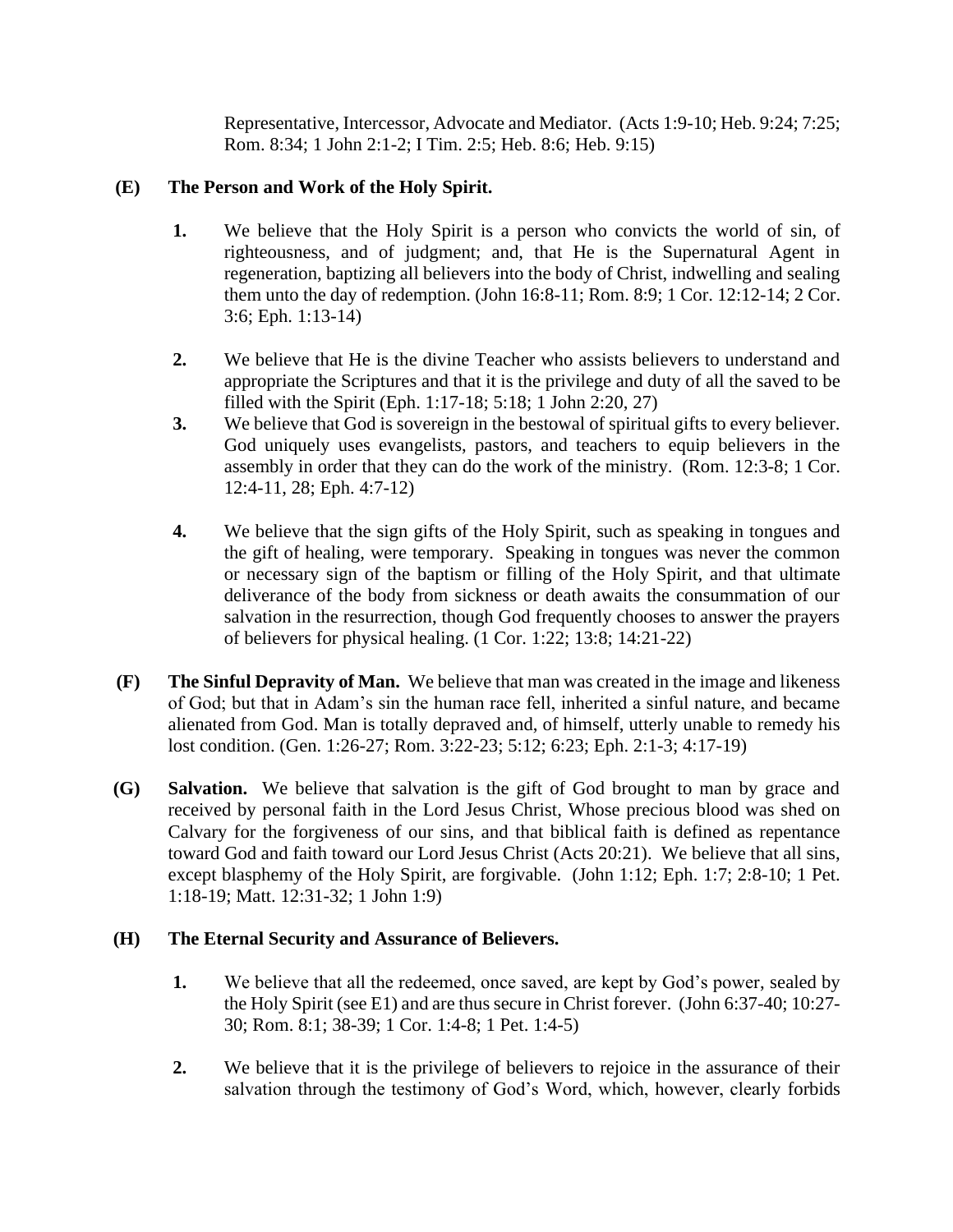the use of Christian liberty as an occasion to the flesh. (Rom. 13:13-14; Gal. 5:13; Titus 2:11-15; Rom. 6:1-2))

## **(I) The Church**

- **1.** We believe that the local church, which is the body and the espoused bride of Christ, is solely made up of born-again persons. (1 Cor. 12:12-14; 2 Cor. 11:2; Eph. 1:22- 23; 5:25-27)
- **2.** We believe that the establishment and continuance of local churches is clearly taught and defined in the New Testament Scriptures. (Acts 14:27; 20:17, 28-32; 1 Tim. 3:1-13; Titus 1:5-11)
- **3.** We believe in the autonomy of the local church free of any external authority or control. (Acts 13:1-4; 15:19-31; 20:28; Rom. 16:1, 4; 1 Cor. 3:9, 16; 5:4-7, 13; 1 Pet. 5:1-4)
- **4.** We recognize water baptism and the Lord's Supper as the Scriptural ordinances of obedience for the church in this age. (Matt. 28:19-20; Acts 2:41-42; 18:18; 1 Cor. 11:23-26)
- **(J) Separation.** We believe that all the saved should live in such a manner as not to bring reproach upon their Savior and Lord. God commands His people to separate from all religious apostasy, all worldly and sinful pleasures, practices, and associations, and to refrain from all immodest and immoderate appearances, (Rom. 12:1-2; 14:13; 2 Cor. 6:14- 7:1; 2 Tim. 3:1-5; 1 John 2:15-17; 2 John 9-11; Lev. 19:28; 1 Cor. 6:19-20)
- **(K) The Second Advent of Christ.** We believe in that *blessed hope*, the personal, imminent return of Christ Who will rapture His church prior to the seven-year tribulation period. At the end of the Tribulation, Christ will personally and visibly return with His saints, to establish His earthly Messianic Kingdom which was promised to the nation of Israel. (Ps. 89:3-4; Dan. 2:31-45; Zech. 14:4-11; I Thess. 1:10; 1 Thess. 4:13-18; Titus 2:13; Rev. 3:10; 19:11-16; 20:1-6)

## **(L) The Eternal State.**

- **1.** We believe in the bodily resurrection of all men, the saved to eternal life, and the unsaved to judgment and everlasting punishment. (Matt. 25:46; John 5:28, 29; 11:25-26; Rev. 20:5-6, 12-13)
- **2.** We believe that the souls of the redeemed are, at death, absent from the body and present with the Lord, where in conscious bliss they await the first resurrection, when spirit, soul, and body are reunited to be glorified forever with the Lord. (Luke 23:43; 2 Cor. 5:8; Phil. 1:23; 3:21; I Thess. 4:16-17; Rev. 20:4-6)
- **3.** We believe that the souls of unbelievers remain, after death, in conscious punishment and torment until the second resurrection, when with soul and body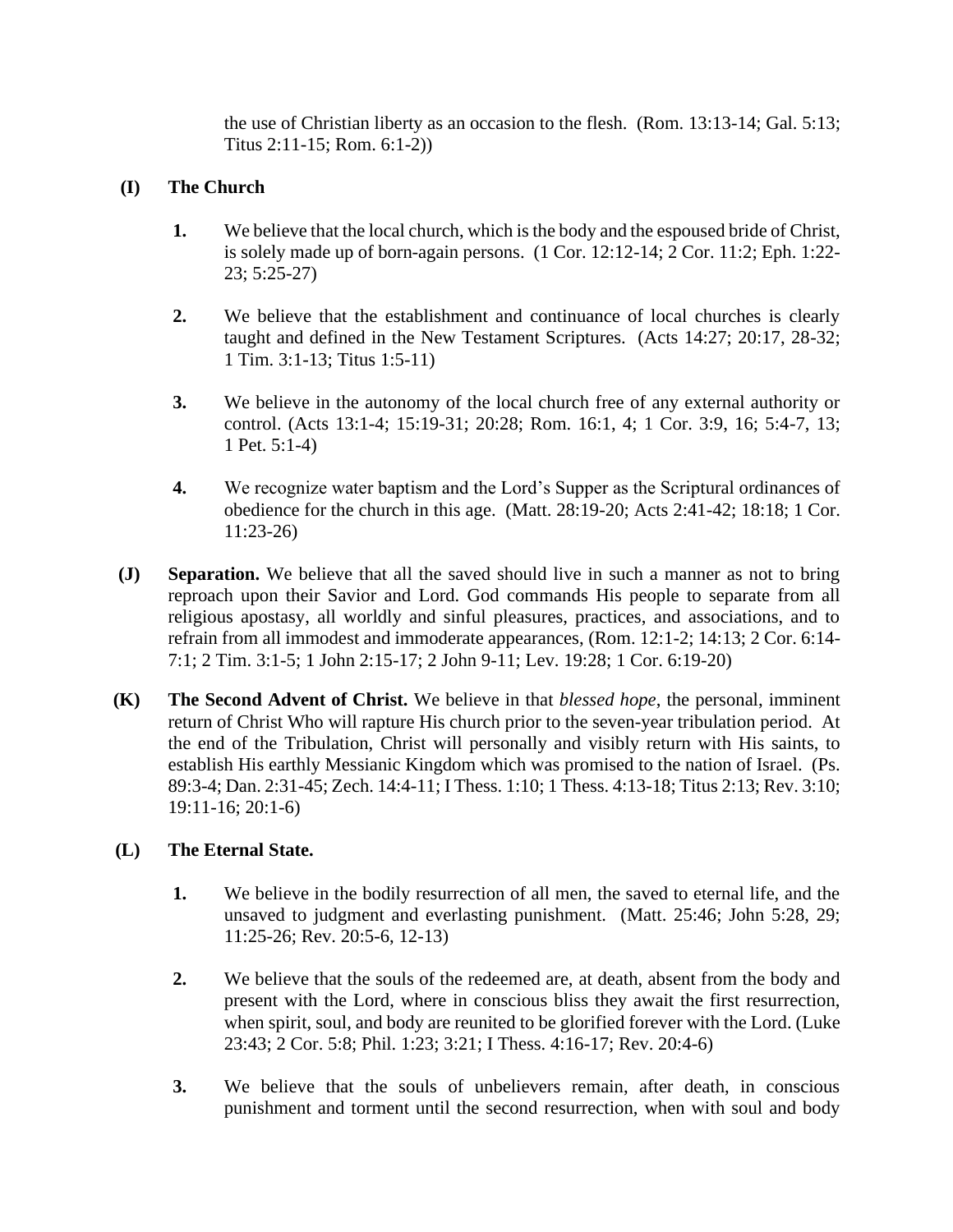reunited, they shall appear at the Great White Throne Judgment, and shall be cast into the Lake of Fire, not to be annihilated, but to suffer everlasting conscious punishment and torment. (Matt. 25:41-46; Mark 9:43-48; Luke 16:19-26; 2 Thess. 1:7-9; Jude 6-7; Rev. 20:11-15)

- **(M) The Personality of Satan.** We believe that Satan is a person, the author of sin and the cause of the Fall of Man; that he is the open and declared enemy of God and man; and that he shall be eternally punished in the Lake of Fire. (Job 1:6-7; Isa. 14:12-17; Matt. 4:2-11; 25:41; Rev. 20:10)
- **(N) Creation.** We believe that God created the universe in six literal, 24-hour periods. We reject evolution, the Gap Theory, the Day-Age Theory, and Theistic Evolution as unscriptural theories of origin. (Gen. 1-2; Ex. 20:11)
- **(O) Civil Government.** We believe that God has ordained and created all authority consisting of three basic institutions: 1) the home, 2) the church, and 3) the state. Every person is subject to these authorities, but all (including the authorities themselves) are answerable to God and governed by His Word. God has given each institution specific Biblical responsibilities and balanced those responsibilities with the understanding that no institution has the right to infringe upon the other. The home, the church, and the state are equal and sovereign in their respective Biblically assigned spheres of responsibility under God. (Rom. 13:1-7; Eph. 5:22-24; Heb. 13:17; 1 Pet. 2:13-14)

#### **(P) Human Sexuality.**

- **1.** We believe that God has commanded that no intimate sexual activity be engaged in outside of a marriage between a man and a woman. We believe that any form of homosexuality, lesbianism, bisexuality, bestiality, incest, fornication, adultery, and pornography are sinful perversions of God's gift of sex. We believe that God disapproves of and forbids any attempt to alter one's gender by surgery or appearance. (Gen. 2:24; Gen. 19:5, 13; Gen. 26:8-9; Lev. 18:1-30; Rom. 1: 26-29; 1 Cor. 5:1; 6:9; 1 Thess. 4:1-8; Heb. 13:4)
- **2.** We believe that the only legitimate marriage is the joining of one man and one woman. (Gen. 2:24; Rom. 7:2; 1 Cor. 7:10; Eph. 5:22-23)

## **(Q) Family Relationships**

**1.** We believe that men and women are spiritually equal in position before God but that God has ordained distinct and separate spiritual functions for men and women in the home and the church. The husband is to be the leader of the home, and men are to be the leaders (pastors and deacons) of the church. Accordingly, only men are eligible for licensure and ordination by the church. (Gal. 3:28; Col. 3:18; 1 Tim. 2:8-15; 3:4-5, 12)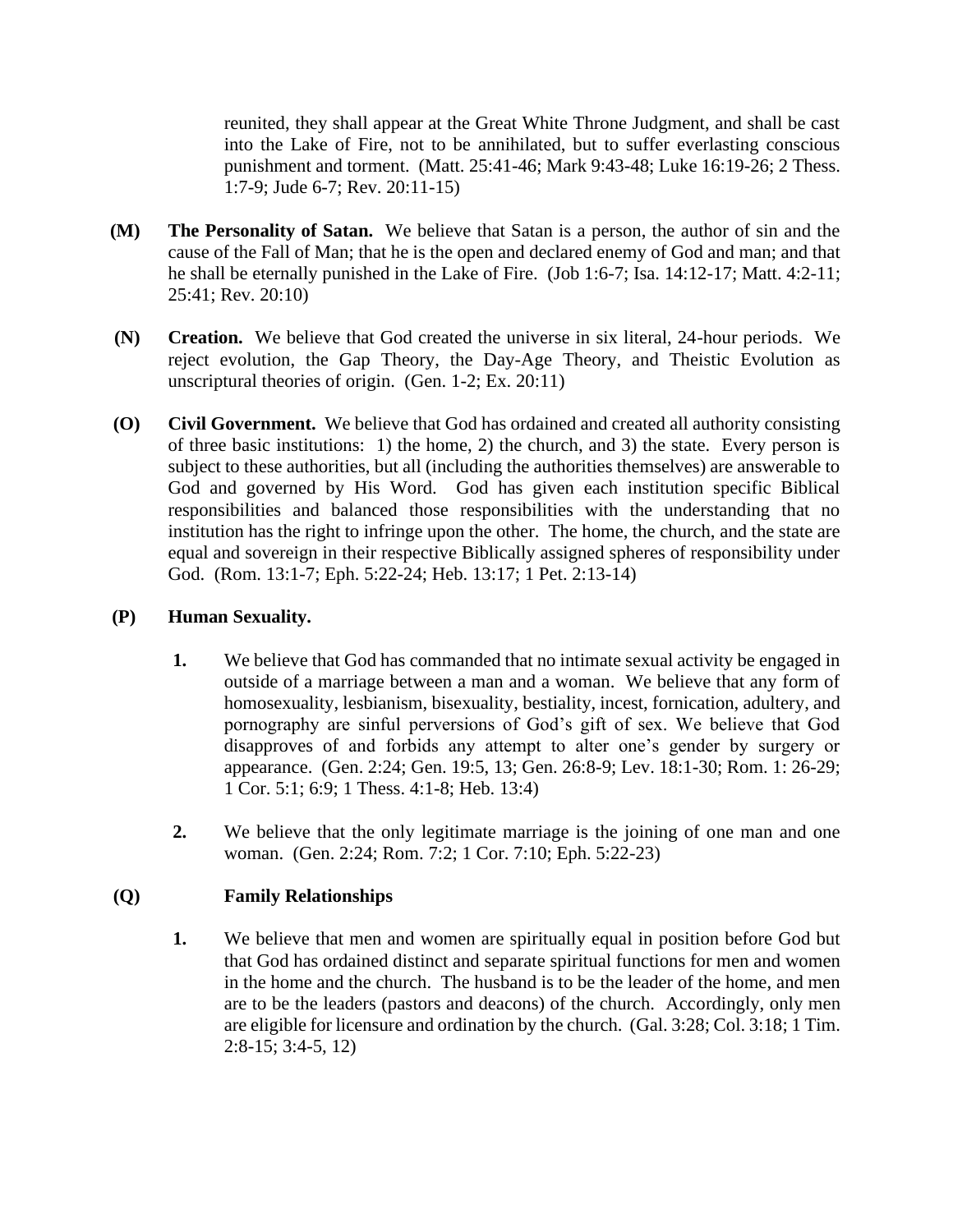- **2.** We believe that God has ordained the family as the foundational institution of human society. The husband is to love his wife as Christ loves the church. The wife is to submit herself to the Scriptural leadership of her husband as the church submits to the headship of Christ. Children are an heritage from the Lord. They are to honor and obey their parents. (Eph. 6:1-2) Parents are responsible for teaching their children spiritual and moral values and leading them, through consistent lifestyle example and appropriate discipline, including Scriptural corporal correction. (Gen. 1:26-28; Ex. 20:12; Deut. 6:4-9; Ps. 127:3-5; Prov. 19:18; 22:15; 23:13-14; Mk. 10:6-12; I Cor. 7:1-16; Eph. 5:21-33; 6:1-4, Col. 3:18- 21; Heb. 13:4; I Pet. 3:1-7)
- **(R) Divorce and Remarriage.** We believe that God disapproves of and forbids divorce and intends marriage to last until one of the spouses dies. Divorce and remarriage is regarded as adultery except on the grounds of fornication. Although divorced and remarried persons or divorced persons may hold positions of service in the church and be greatly used of God for Christian service, they may not be considered for the offices of pastor or deacon. (Mal. 2:14-17; Matt. 19:3-12; Rom. 7:1-3; 1 Tim. 3:2, 12; Titus 1:6)
- **(S) Abortion.** We believe that human life begins at conception and that the unborn child is a living human being. Abortion constitutes the unjustified, unexcused taking of unborn human life. Abortion is murder. We reject any teaching that abortions of pregnancies due to rape, incest, birth defects, gender selection, birth or population control, or the physical or mental well being of the mother are acceptable. (Job 3:16; Ps. 51:5; 139:14-16; Isa. 44:24; 49:1, 5; Jer. 1:5; 20:15-18; Luke 1:44)
- **(T) Love.** We believe that we should demonstrate love for others, not only toward fellow believers, but also toward both those who are not believers and those who oppose us. We are to deal with those who oppose us graciously, gently, patiently, and humbly. God forbids the stirring up of strife, the taking of revenge, or the threat or the use of violence as a means of resolving personal conflict or obtaining personal justice. Although God commands us to abhor sinful actions, we are to love and pray for any person who engages in such sinful actions. (Lev. 19:18; Matt. 5:44-48; Luke 6:31; John 13:34-35; Rom. 12:9- 10; 17-21; 13:8-10; Phil. 2:2-4; 2 Tim. 2:24-26; Titus 3:2; 1 John 3:17-18)
- **(U) Lawsuits Between Believers.** We believe that Christians are prohibited from bringing civil lawsuits against other Christians or the church to resolve personal disputes. We believe the church possesses all the resources necessary to resolve personal disputes between members. We do believe, however, that a Christian may seek compensation for injuries from another Christian's insurance company as long as the claim is pursued without malice or slander. (1 Cor. 6:1-8; Eph. 4:31-32)
- **(V) Missions.** We believe that God has given the church a great commission to proclaim the Gospel to all nations so that there might be a great multitude from every nation, tribe, ethnic group, and language group who believe on the Lord Jesus Christ. As ambassadors of Christ we must use all available means to go to the foreign nations and not wait for them to come to us. (Matt. 28:19-20; Mark 16:15; Luke 24:46-48; John 20:21; Acts 1:8; 2 Cor. 5:20)